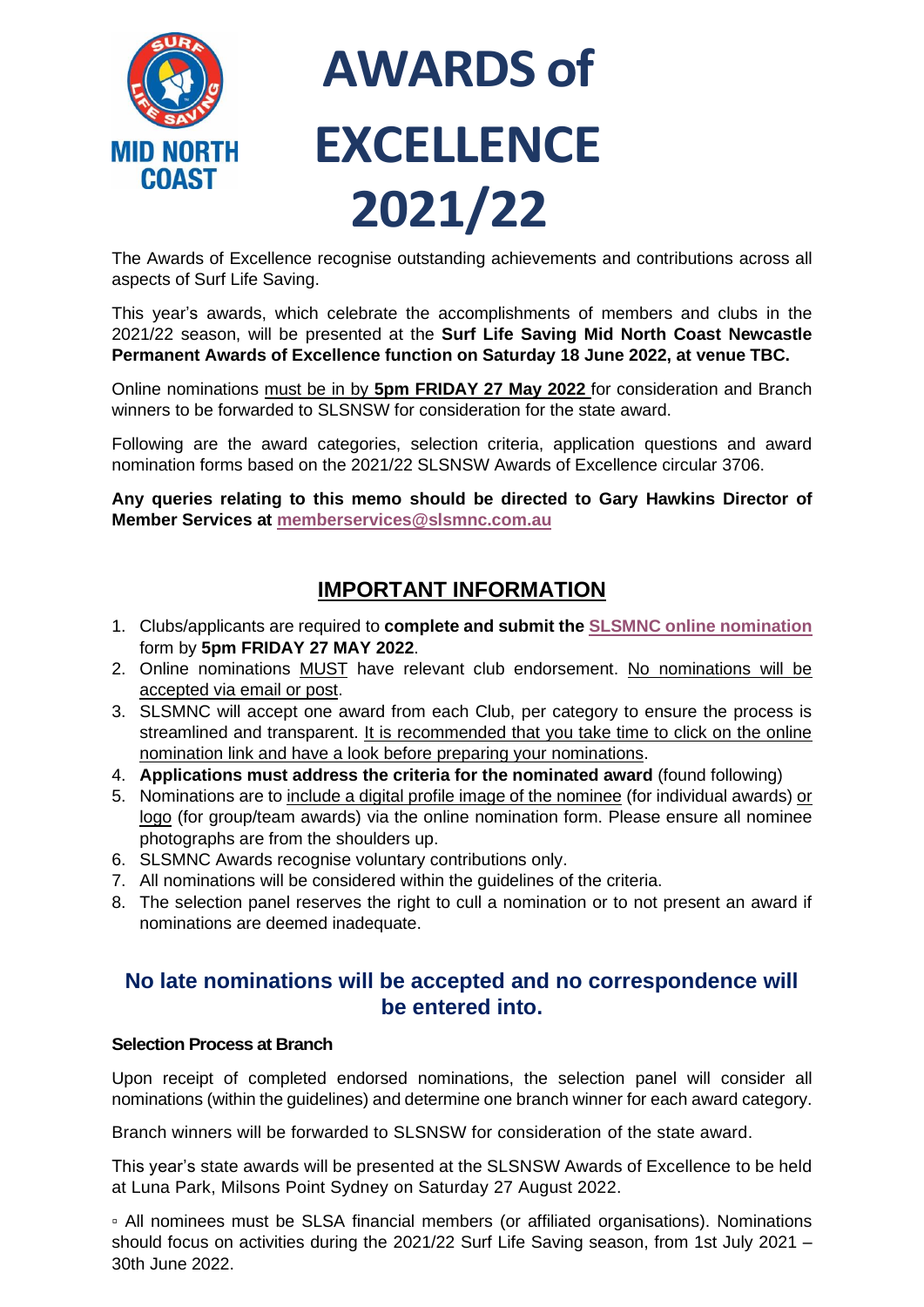▫ Where ages are mentioned, this refers to the members age as at 30 September in the 2021/22 season.

## **SUMMARY of AWARDS and AWARD CRITERIA**

**Surf Lifesaver of the Year** - An active patrolling member who has made an outstanding contribution to the delivery and development of surf lifesaving frontline services.

**Youth Surf Lifesaver of the Year** - An active patrolling member (between the ages of 15-21) this refers to the members age as at 30 September in the 21/22 season) who has made an outstanding contribution to the delivery and development of surf lifesaving frontline services.

**Volunteer of the Year\*** - An impressive member who has made a difference through their volunteering efforts.

\**Applications that focus on significant achievements in one particular area may not be considered if this area is also covered by other awards (e.g. Lifesaver, Coach, Official, Trainer and Assessor of the Year).*

**Club of the Year** - An outstanding SLS-affiliated club that is committed to improving the experience of its members, providing a safer environment for the community, and improving club operations.

**Coach of the Year** - An accredited coach who has made a significant contribution to athlete performance at a state, national and/or international level, to the development of athletes in SLS activities outside of surf sports, and to the educational development of other coaches in SLS.

**Official of the Year** - An accredited surf sports official who has made a significant contribution to both officiating at a state, national and/or international level, and to the educational development of other officials in SLS.

**Athlete of the Year**\*\* - An athlete aged 15 or older who has achieved sporting excellence in Open Aged Competition.

Youth Athlete of the Year<sup>\*\*</sup> - An athlete aged between 15-18 (this refers to the members age as at 30 September in the 21/22 season) who has achieved sporting excellence in Youth and/or Open Aged Competition.

*\*\*A youth aged competitor (i.e. aged 15 to 18 years as at 30 September in a season) may be nominated for both the Athlete of the Year and Youth Athlete of the Year. However, only results achieved in Open Age Events and Open Age Team representation are considered for Athlete of the Year Award.* 

**Trainer of the Year** - An endorsed Trainer who is passionate about building the skills of others, consistently delivers a positive learning experience, and who encourages other members to engage in the delivery of training.

**Assessor of the Year** - An endorsed Assessor who is passionate about building the skills of others, consistently delivers a positive and supportive assessment experience, and who encourages other members to engage in training or assessment.

**Community Education Program of the Year** - A non-commercial activity or program that is targeted to non-members who are an identified at-risk group within the community. The purpose should contribute significantly to the organisation's mission of saving lives, creating great Australians and building better communities.

**Innovation Award\*\*\*** - A well-researched concept, piece of equipment, program or event which is/has been implemented to improve any facet of Surf Life Saving.

*\*\*\* The innovation may have been developed in conjunction with an external body/sponsor but must be owned by a member or group of members of an affiliated SLS club.*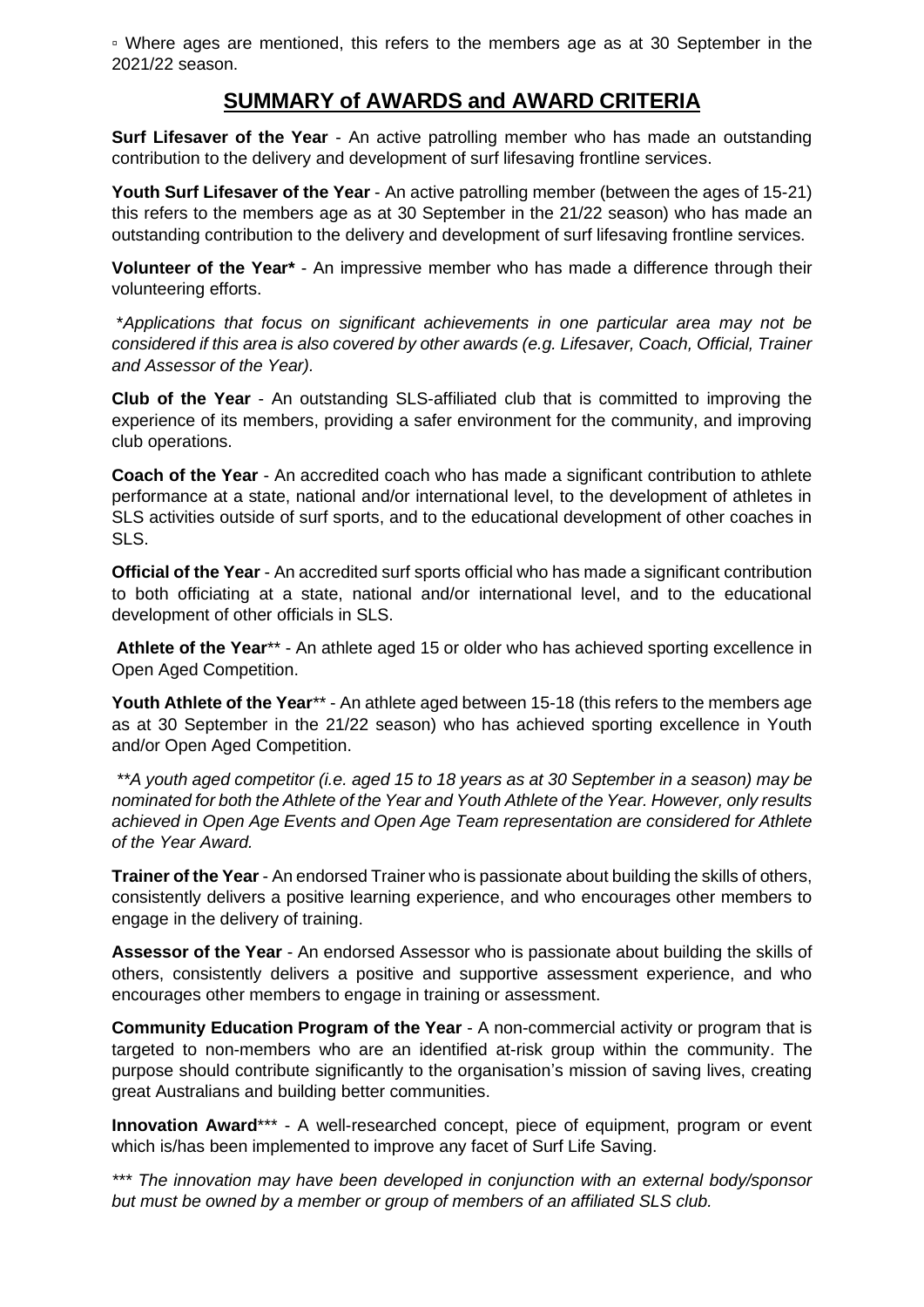**Youth Volunteer of the Year** - An impressive member (between the ages of 15-21 this refers to the members age as at 30 September in the 21/22 season) who has made a difference through their volunteering efforts.

**Support Operations Member of the Year** – A member involved in Support Operations (Duty Officer, RWC, UAV) who has made a difference through their volunteering efforts in support operations.

**Administrator of the Year** - An Administrator who consistently goes the extra mile to make the lives of other members easier, or to make the services and programs delivered by the club run smoother.

**Services Team of the Year** - An outstanding team who have made a positive impact in Surf Life Saving or the community through their volunteer services.

**Masters Athlete of the Year** - An athlete over the age of 30 who has achieved sporting excellence.

**Surf Sports Team of the Year** - An exemplary Surf Sports Team that has achieved notable success. Teams may represent any SLS sporting discipline as defined in the Surf Sports Manual.

**Facilitator of the Year** - A Facilitator who encourages members to engage in training or assessing, is passionate about building the skills of others, and consistently delivers a positive learning experience.

#### **Recognition Award (recognised at the SLSMNC Awards of Excellence only)**

**Rookie of the Year** - This award recognises and awards a member who has made an outstanding contribution(s) to surf lifesaving at a club or branch level by a member who **is new to surf lifesaving** this season.

### **NOMINATION PROCESS**

#### **Volunteer and Program/Innovation Awards**

| • Surf Lifesaver of the Year            | □ Youth Surf Lifesaver of the Year        |
|-----------------------------------------|-------------------------------------------|
| ■ Volunteer of the Year                 | ∘ Coach of the Year                       |
| □ Official of the Year                  | ∘ Trainer of the Year                     |
| ■ Assessor of the Year                  | □ Community Education Program of the Year |
| Innovation Award                        | • Youth Volunteer of the Year             |
| • Support Operations Member of the Year | ■ Administrator of the Year               |
| ■ Services Team of the Year             | ■ Facilitator of the Year                 |

**To nominate for the above awards, complete the [online nomination form](https://form.jotform.com/220791354707862) and answer the three questions below (with each answer no more than 400 words).**

**1.** Tell us about the member/individual or program/innovation being nominated.

- **2.** What has been achieved?
- **3**. What impact has this had, and for whom?

*For Surf Lifesaver and Youth Surf Lifesaver of the year awards, nominations require patrol hours to be uploaded for the 2019/20, 2020/21, and 2021/22 season (extracted from Surfguard).* 

When showcasing members' achievements, you may want to consider the questions below to boost the quality of your nomination…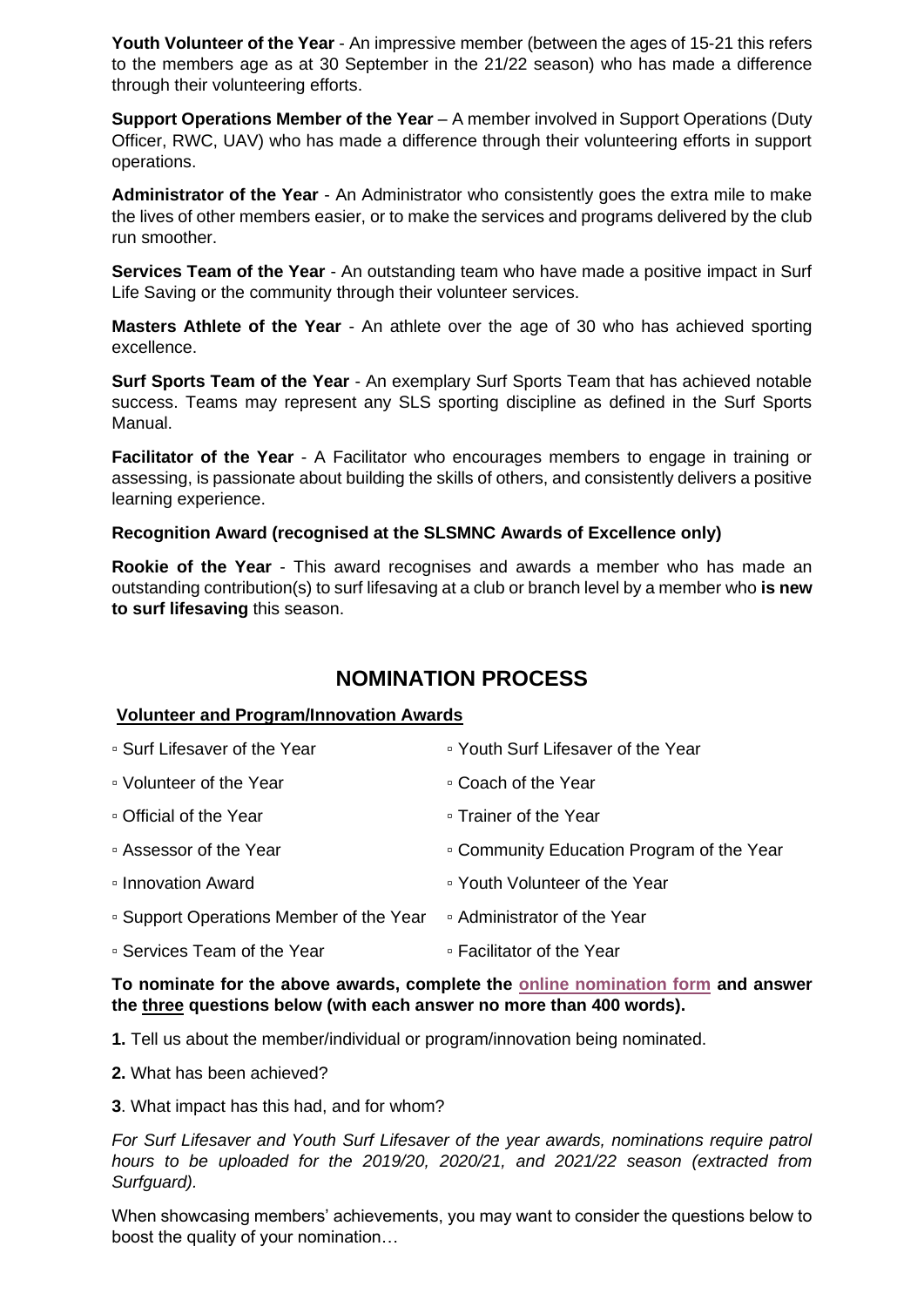▫ What relevant positions, roles, or responsibilities do they hold?

- Have they done something in response to an identified need or problem?
- Have they done something new or different to achieve results?
- Have they inspired others to think or to do things differently?
- Have they had to overcome any challenges to make a difference or achieve success?
- Do they model positive and supportive attitudes, behaviours and actions?

When showcasing the achievements of programs or innovations, you may want to consider the questions below to boost the quality of your nomination…

- What was the motivation or research which drove the program/innovation?
- What were the aims and objectives?
- What did it look like (location, duration, resources required etc.)?
- How was it evaluated to ensure it achieved its aims and objectives?
- Were there any challenges which needed to be overcome to achieve success?

▫ You may wish to attach photographs, include links to any promotional material created or media coverage received.

When showcasing the *Official of the Year* nominations, you may want to consider the questions below to boost the quality of your nomination.

- 1. How long has the member been officiating and what level of accreditation do they hold
- 2. What events has the Official officiated at over the past 12 months, what roles did they under-take during that period

#### **Input into Competition**

- Give examples of the Officials interaction with Branch and/or State Referees
- How has the Official been involved in the training of new Officials provide examples of your role
- How has the Official Mentored members to assist them in gaining their awards, provide examples of your role
- How has the Official been involved in Assessing candidates during the past year, provide examples of the Officials role

#### **Training & Education**

- What qualities does the Official bring to surf sports events to facilitate competition?
- How does the Official believe we can encourage club members to become and stay accredited officials?
- Is the Official satisfied with the training programs used for new and developing officials? How can they be improved?

When showcasing the *Coach of the Year* nominations, you may want to consider the questions below to boost the quality of your nomination…

- 1. Club, Branch, State and National coaching positions.
- 2. Results achieved due to the coach's influence for athletes coached for 90% of the season.
- 3. The capability of athletes and the coach's contribution to their development, both in and outside of surf sports.
- 4. Personal development undertaken to improve coaching performance e.g. participated in courses, conferences etc.
- 5. How the nominee has contributed to Coach Education e.g. presented at clinics, conferences, courses

Additional coaching information regarding the nominee.